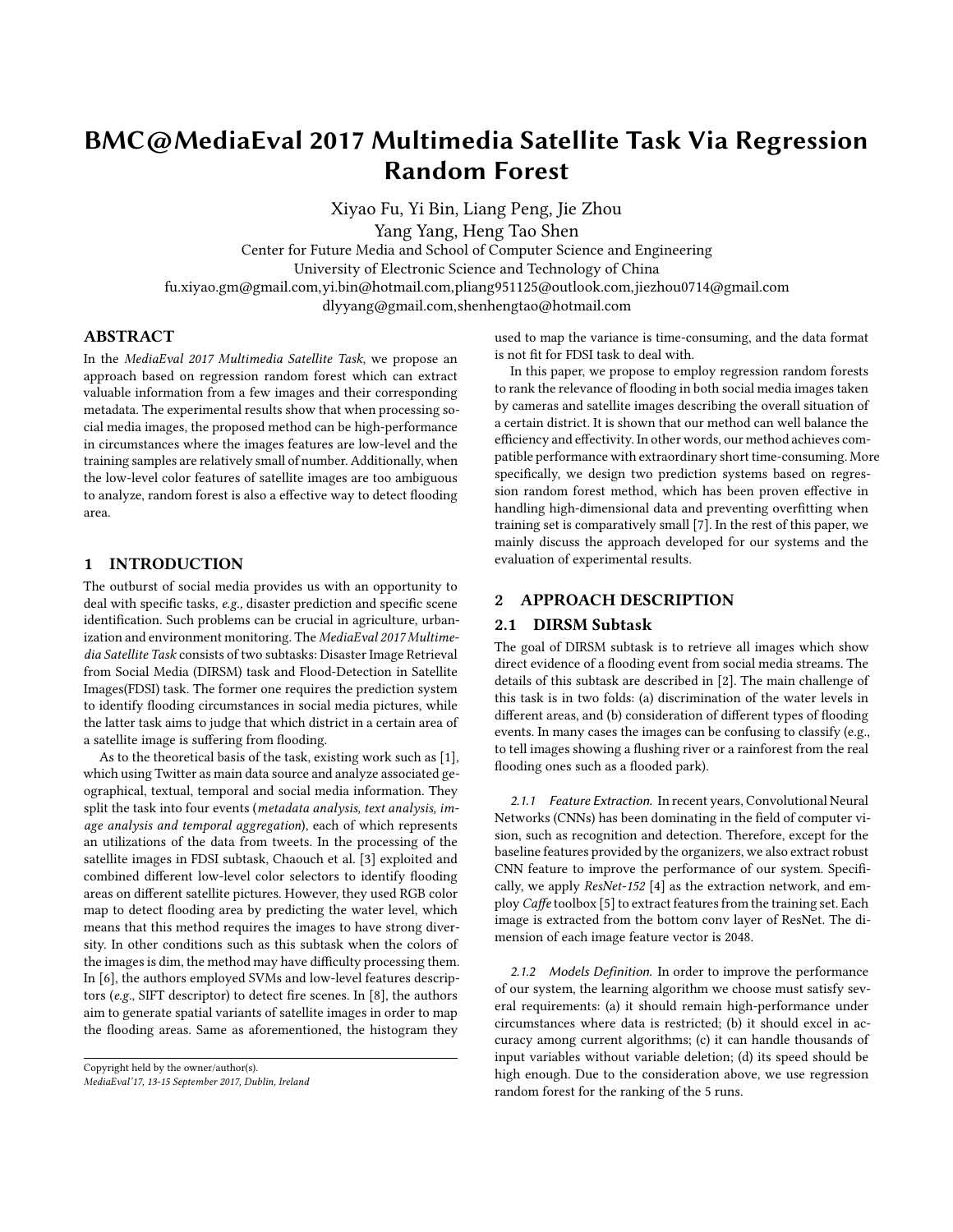As an important application in ensemble methods, random forest is a high-performance method both for classification and regression. When the number of training set images is not large enough to utilize other learning methods (e.g., deep learning), using random forest can prevent overfitting and unbalance of features in datasets [\[7\]](#page-2-4). A random forest consists of many classification (or regression) trees and uses bagging mechanism to learn base estimators. As one of the main contributions in ensemble methods, bagging requires randomly allocating training data (including features learned) to each classifier(regressor) to train a base estimator.

Theoretically, the results will improve with the number of trees in a random forest increasing. However, since the computation cost increases as well as the advancement decreases when new trees are added to a larger forest. This phenomenon indicates that the number of trees should be limited.

As for the details of the parameters setting, we set the bagging percent of the forest as 0.9 [\[9](#page-2-8)], the minimal leaf size as 10 (when the data points get down the value, stop splitting the data), we set the number of regression trees in the random forest as 500. During training, we split the development set into training set and validation set with 80 and 20 percent, respectively.

#### 2.2 FDSI Subtask

The aim of the FDSI subtask is to develop a model that is able to identify regions in satellite imagery which are affected by a flood-ing. Same as the DIRSM subtask, the details can be find in [\[2\]](#page-2-5). The main challenge relies on defining flooding area based on conjoint area's situation. For example, in a satellite image, a lake has bounds and belongs to the area without flooding, while a river does not have intact bounds and partly belongs to flooding area.

The same as before, we use ResNet and caffe to extract the features of the satellite images. We still use the 2048-dim vectors of bottom conv layer in ResNet. Meanwhile, we utilize random forest to process the images in the development set due to the same reason, which is that the number of features to learn in the satellite images is small and the development set is even smaller than the DIRSM subtask. We set the bagging percent of the forest at 0.8, the minimal leaf size as 20, and the number of trees at 400. During training, we use the first four development set folders as training set, the other two as validation set.

#### 3 EXPERIMENTS AND RESULTS

#### 3.1 DIRSM Subtask

Because of different requirements in the 5 runs, we train features with slightly different setting. In run 1, 4 and 5, we only utilize the images features in training. To augment the dataset, we randomly crop and flip horizontally the original images in the development set, and obtain 5320 more images for run 4 and 5 additionally. In run 2, we utilize the text given in associated metadata of the development set. We process each word in every image description as GloVe vector, the dimension of each vector 300, and constrict each sentence to its maximum length to generate a matrix including all the sentences. In run 3, we use both the text and the development set images to train the random forest.

The mean average precision (mAP) scores we get from the 5 runs is shown in Table 1. The mAP scores listed are the mean of

#### <span id="page-1-0"></span>Table 1: Performance on Testset of DIRSM Subtask

|  |  | $run1$ $run2$ $run3$ $run4$ $run5$ |  |
|--|--|------------------------------------|--|
|  |  | MAP 19.21 12.84 18.30 17.24 17.72  |  |

<span id="page-1-1"></span>Table 2: Performan on Testset of FDSI Subtask

|              | run1   | run <sub>2</sub> | run3   | run4   | run5   |
|--------------|--------|------------------|--------|--------|--------|
| location 01  | 0.3657 | 0.368            | 0.3525 | 0.3617 | 0.3678 |
| location 02  | 0.3286 | 0.3125           | 0.3226 | 0.3221 | 0.3224 |
| location 03  | 0.3408 | 0.3359           | 0.342  | 0.3486 | 0.3421 |
| location 04  | 0.3107 | 0.32             | 0.3155 | 0.3129 | 0.3106 |
| location 05  | 0.426  | 0.427            | 0.424  | 0.433  | 0.4341 |
| new location | 0.402  | 0.401            | 0.402  | 0.403  | 0.401  |

average precision at the top 50, 100, 200, 300, 400 and 500 rankings of each run.

Experimental results of DIRSM are shown in Table [1.](#page-1-0) As we can see, metadata only (run 2) perform much worse than visual information only model (run 1), which indicates that associated descriptions are much noisy than visual information for flooding prediction. Intuitively, more feature bring more information, and gain better performance. However, run 3 (combination of visual and textual feature) performs a little worse than run 1. This also demonstrates that textual description introduces much noise, even induce to decrease the performance of original images.

#### 3.2 FDSI Subtask

For the run 1, 2 and 3, we only utilize the original satellite images and their ground truth masks in training. For run 4 and 5, we use the cropped satellite images and horizontally flipped images as well.

Table [2](#page-1-1) exhibits the intersection of union (IoU) of experimental results. the best performances lie in the location 05 and the new location provided by the task organizers. Possible reasons may be that the number of the images in these location is relatively small, reducing the possibility of overfitting. Besides, the mean performance of the last 2 runs is better than the first 3 ones, claiming that the general run cast the better results. It is possible that the performance in the first 3 ones suffer from the variance of more images, but generally the results are at large satisfying.

#### 4 CONCLUSION

In this paper, we illustrated our approach for the MediaEval 2017 Multimedia Satellite Task. In both subtasks, combining random forests and CNN features enhanced the performance of the detection. In the DIRSM subtask, combining the features learnt from text and images improved the regression performance of labeling, but our methods still suffer from noise. As to FDSI subtask, the performance of the proposed method could be better when the number of test images fewer. The best result remained in the location 05 and the new location. Overall, the proposed method got promising performance in processing both social media stream and satellite images.